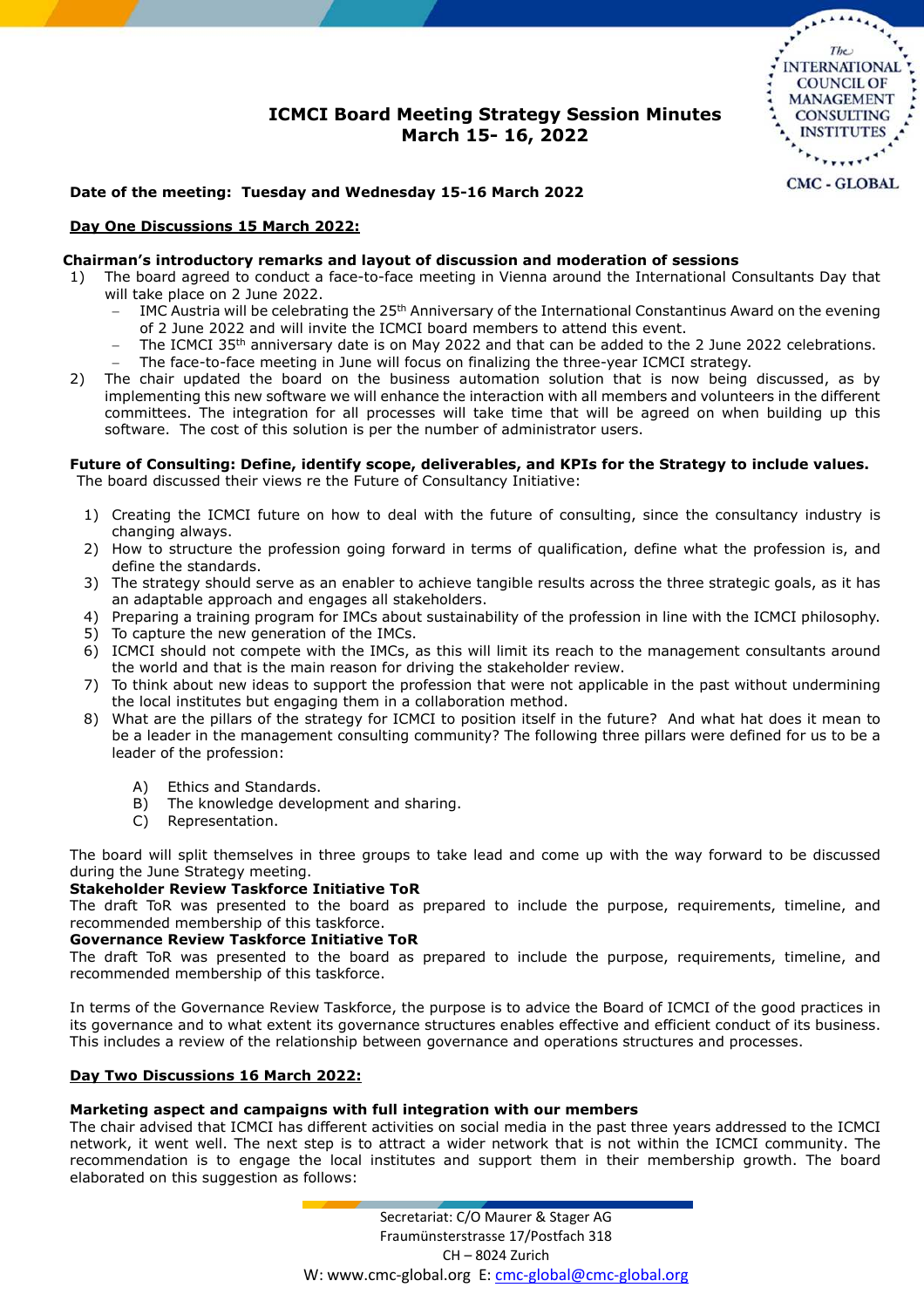# **ICMCI Board Meeting Strategy Session Minutes March 15- 16, 2022**



- 1) ICMCI should have a unified branding for promoting the profession.
- 2) The new approach to expand not only through the local institutes but with other stakeholders around the world and allow the management consultants to improve their business.
- 3) ICMCI should address the messaging to all consultants and audiences.
- 4) ICMCI is facing a limited response to activities as obviously local institutes are not announcing those activities within their community.
- 5) There is an offline service for new individuals who are reaching ICMCI to be connected with the different local IMCs. The secretariat is working on those requests as received on a daily basis and this process can be automated as suggested by the Chair.
- 6) ICMCI need to analyze/validate the audience of the events or the subscribers to the social media.
- 7) ICMCI to define markets for new consultants and work around the implementation of reaching new consultants to join the CMC-Global institute without any impact on the other local institutes. A pilot can be implemented as a start to look into certain markets to expand.
- 8) Existing members of local institutes get 'free' access to global content and non-members who come to global events get introduced to their local institutes.

Jehona briefed the board on the marketing committee status, and the fact that now we would be able to structure a committee since new volunteers will be admitted.

The marketing implementation plan will be updated based on the board discussion with all priorities and deliverable and it will be shared with the new committee members and if any further resources will be needed the board will be informed as we need to investigate the new group capabilities and decide on what might still be missing. ICMCI need to be realistic of what needs to be achieved and to expand considering the resources and the cost and the timeline to achieve certain growth.

The board discussed the mechanism to expand the audience to the ICMCI events and that may be by inviting influential speakers to join the International Consultants Day.

Agreement on the most important marketing campaigns to be delivered will take place during the June 2022 meeting.

It was proposed to focus on the following campaigns for the time being until the June strategy meeting:

- 1) To design a certain post (message and style) for the competence framework and announce it.
- 2) To publish posts related to the ICMCI  $35<sup>th</sup>$  anniversary with a competent content and resources during May.
- 3) The events for the future of the management consultancy will continue as planned, two events per month.
- 4) Generic posts related to the CMC and certification.
- 5) Keep a unified branding in the newsletter with regards to colors and logo use.

ICMCI need to start promoting the International Consultants Day and the Constantinus.

### **Membership Committee mandate and expectations**

The mandate of the membership is addressed as the committee should promote and expand the ICMCI membership and not just only address administrative aspects. The board should consider this mandate change in developing the ToR.

Gergana Mantarkova will act as the Interim Chair till the board assigns a new membership chair, and Nick Warn will act as the QAC Interim Chair.

### **Approval of nominations to committees**

Reema advised the following re the ICMCI hubs:

- 1) The American hub will take place on  $5<sup>th</sup>$  May 2022 as agreed with the new American Hub Chair Christopher Harper.
- 2) The Asian Pacific Hub meeting is tentatively set to take place on  $14<sup>h</sup>$  June 2022.
- 3) The board agreed that Cesara Pasini from Italy will take the role of Euro Hub Chair considering her different affiliations within Europe and organizations and her status within ICMCI.
- 4) The African hub meeting will be determined when all other hub dates are confirmed.
- 5) The hub agenda is prepared by the Hub Chair and ICMCI will have a formal one hour in the agenda.